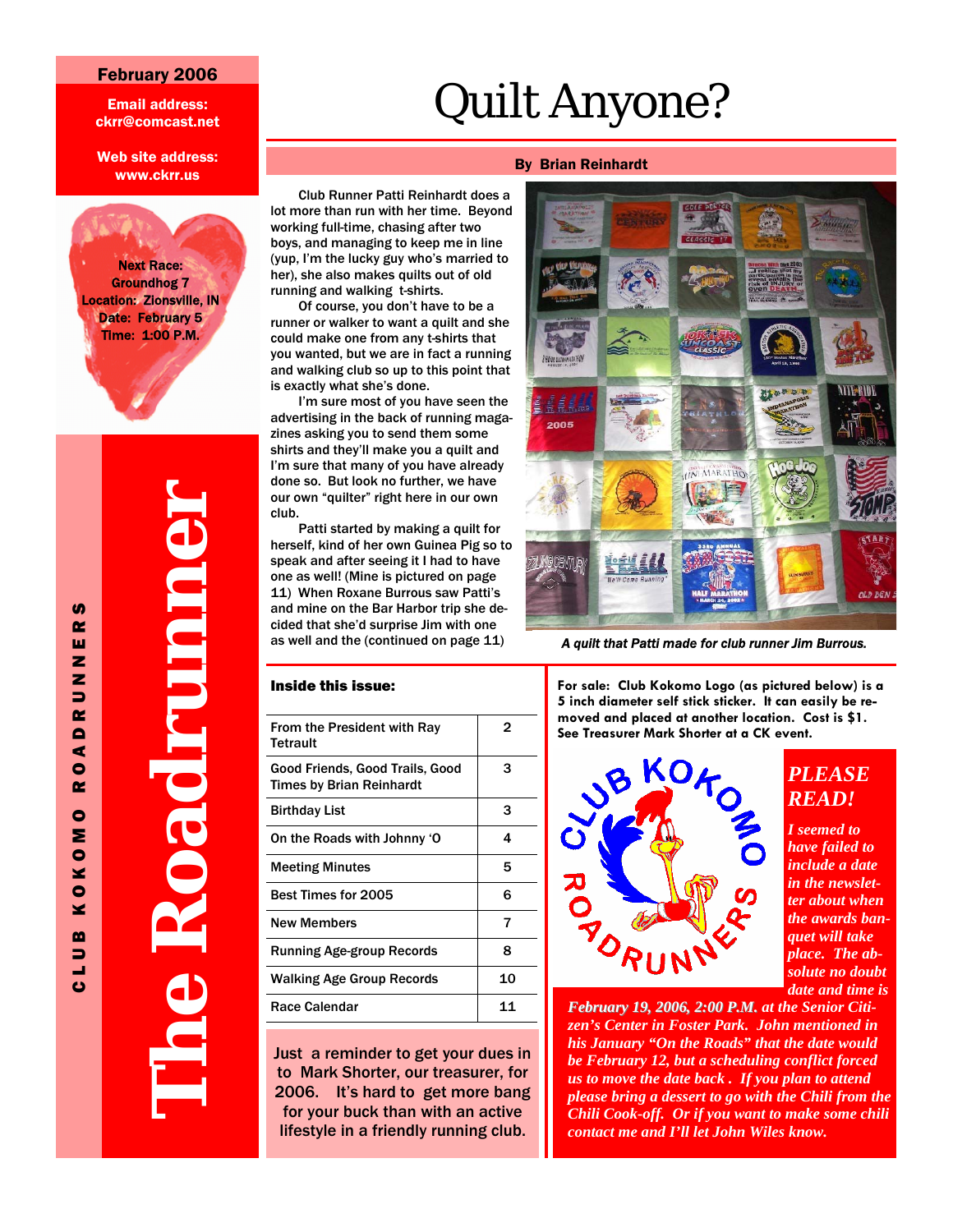## **From the President**



WHAT KIND OF RUNNER AM I?

All my life I thought runners were runners. I never realized there were marathoners, ultra-marathoners, trail runners, road runners, elite runners, jogger runners, plodder runners, etc. Since becoming a member of Club Kokomo I have discovered the many variations of runners. Looking back over my life I have come to the conclusion that all of us are or have been in a number of categories before.

Martin Luther King Day was a welcome holiday for me and I planned to run long and slow. One of my favorite people (think nemesis) Lorene Sandifur invited a group of us to run at Eagle Creek on this day. Thirteen CKRR members showed up to run that wonderful day. Don and Diane Gifford provided wonderful hospitality, but I had this uneasy feeling when Don said he doesn't run the back 3 trail miles often because of the terrain. Then I heard Charlie Skoog tell how much he loves the trail. To hear Charlie talk about it I think he would run this trail every morning if he lived close enough.

So how can you tell what kind of runner you are? How could Don or Charlie know if they are a trail runner or a roadrunner? Here is a simple test you can take yourself. (Lorene, if you need help scoring it, send \$25 to Coyote Kids and I will score it for you.)

What is the difference between a trail runner and a road runner? Here is an easy to administer self-test to help you answer this question for yourself. Simply add the points indicated in brackets for each "yes" answer, and score yourself at the end.

#### By Ray Tetrault

1. Which would you rather run? The "Boston Marathon" in under three hours (0); the "Pike's Peak Marathon" in under five hours  $(+1)$ ; the "Hardrock 100", who cares about the time?  $(+2)$ 

2. Do you regularly encounter animals, which could maim or kill you such as elk, bear, cougar, or rattlesnake (dogs don't count; cows count, but only if you've actually been threatened by one)? (+1)

3. Which do you fear more on runs? Getting shot by hunters  $(+1)$ , getting shot up by thugs  $(-1)$ ?

4. Do you regularly return from runs bleeding?  $(+1)$ 

5. Are all your running socks brown? (+1)

6. Have you ever gotten dirt in your mouth or up your nose from a fall?  $(+1)$ 

7. Have you ever taken a detour in a race to top a peak or just to "see what's over the next ridge"?  $(+1)$ 

8. Do you time your workouts? (-1) Do you record the times? (-1)

9. Do you own a GPS watch? (0) Do you use it?  $(-1)$ 

10. Do you keep a written PR list? (-1) Is it publicly accessible i.e., pinned to the wall of your office, or posted on an Internet webpage? (-1)

11. Have you ever missed a meeting at work because that loop was "a little longer than you thought"?  $(+1)$ 

12. Have you ever had to pull cactus thorns out of your shoe, or a yucca spine out of your shin? (+1)

13. On most of your runs, do you often have to decide whether to cross against the red light?  $(-1)$ 

14. How long does it take a fresh pair of shoes to lose that "new" look? Two weeks  $(-1)$ , one week  $(0)$ , three days  $(+1)$ , one day  $(+2)$ 

15. Have you ever torn your shirt, shorts, or flesh on a barbed-wire fence?  $(+1)$ 

16. Do you regularly carry a street map on runs?  $(+1)$  A topo map?  $(+2)$ 

17. Do you regularly wear gaiters or dump large amounts of dirt from your shoes?  $(+1)$ 

18. Have you ever gotten lost enough on a run that someone had to come looking for you? (+1)

19. Are there times you can't go on your favorite run because of mud or high water?  $(+1)$ 

20. Can you pee anywhere you want on runs?  $(+1)$ 

#### Scores –

Less than 7 points: A true road runner; may your PRs forever quicken. From 7 to 12 points: A trail runner in spirit; now get out of the city and move to where there are some trails! More than 12 points: A hardcore trail runner; I can almost see your bloody knees from here!



*Charlie Skoog admiring "the course".* 

 $\boldsymbol{\alpha}$ Page 2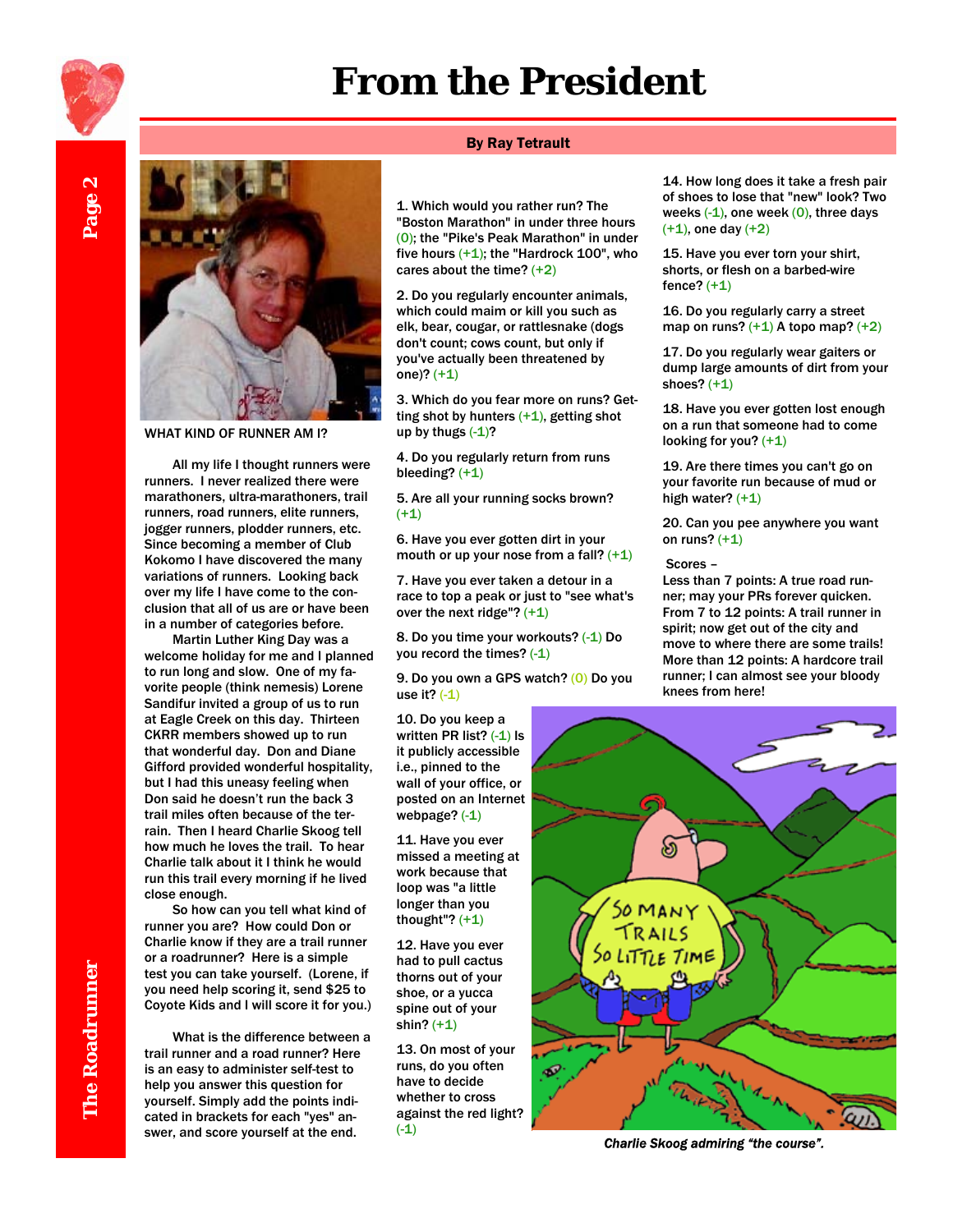



Page 3

If you've never run or walked in Eagle Creek Park then you need to find a way to get down to the west side of Indy to do so. It has miles of roads and trails for every ability level and the scenery is fabulous.

If you've never run or walked with a great group of people like this from Club Kokomo the you need to find a way to do so. There are tons of stories, smiles, and inspiration to last you a running or walking lifetime.

Such was the case times two on Monday, January 16th thanks to the invitation of Don and Diane Gifford for anyone that wanted to make it down to Indy for a run or walk in Eagle Creek.

You'll probably recognize at least somebody in this group so any excuses that you might have, like not knowing anybody, might not work. And even if you didn't know anybody Charlie Skoog was along so you'd have known at least one person in the first minute.

We were greeted by not only the welcoming arms of Don and Diane, but also by perfect January weather with temperatures in the 40's and brilliand sunshine.

And if a perfect running day with perfect hosts wasn't enough, Don was even kind enough to post pictures of Lorene along the course to ensure that she (and us) didn't get lost! Thanks Don!

Following anywhere from 3-4 miles or many more we finally ended up at Bob Evans restaurant for some very good food and even better company before heading back north later

#### By Brian Reinhardt

in the day.

So as long as the invitation is open from Don and Diane you'd be a fool not to take advantage of the opportunity to make your way to Eagle Creek for some of the best running that Indiana has to offer.

It just so happens that Dan Lutes (far right, second row) has organized another chance to run in Eagle Creek on February 11th at 8:00 A.M. with the race director of the Deadwood-Mickelson Marathon, Jerry Dunn. He'll be in town for the weekend visiting his mother and would love to meet as many club runners as he can while here. Don't pass up an opportunity to run in Eagle Creek with a great group or friends and enjoy some awsome trails and roads!



*Don and Diane Gifford opened up their home and their hearts for a fun day of running in Eagle Creek Park.* 

# **Birthday List**

- 2/2 Jack Peugh
- 2/4 Mariah Fisher
- 2/6 Scott Pagington
- 2/7 Andrew Rodgers
- 2/9 Russell Fox
- 2/9 Amber Longwith
- 2/14 Maxx Coy
- 2/16 Roxane Burrous
- 2/16 Mike Daugherty
- 2/16 Maripaz Felix
- 2/16 Keith Hill
- 2/19 Steve Currens
- 2/19 John Norris
- 2/21 Levi Fouch
- 2/21 Shannon Reinagle
- 2/22 Mike Williams
- 2/24 Dan Lutes
- 2/28 Shelby J. Revils

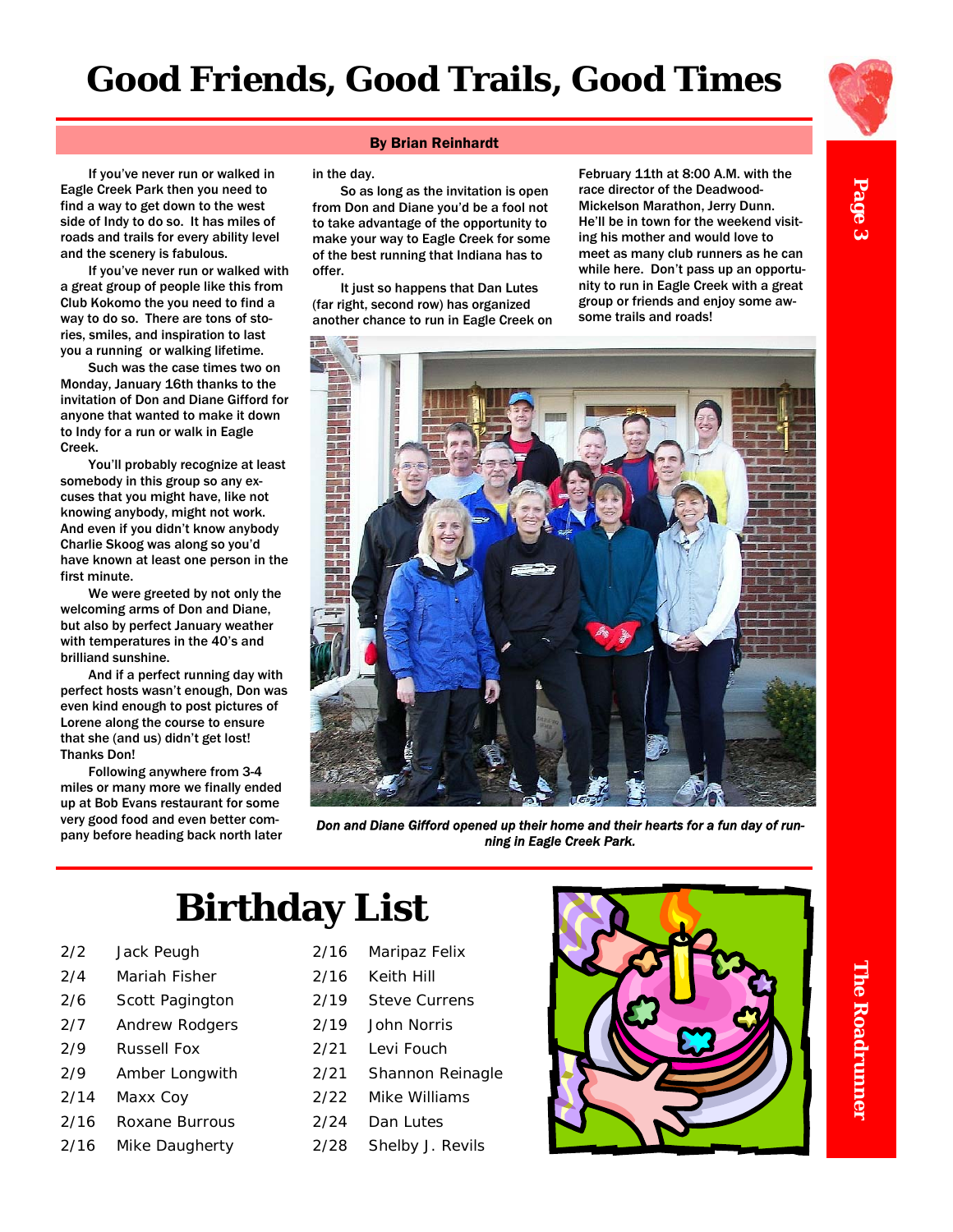# **On the Roads**



Sometimes Johnny 'O Needs Bash Between the Ears

#### RACE FOR THE CURE

Suffering from a cold and job pressures in December, Johnny 'O had entertained thoughts about not organizing a Komen Race for the Cure team in 2006. He had put the group together for years, and reasoned it was time for someone else to shoulder the load. Then, while sharing a New Year's Eve lunch with Club Kokomo friends, it became clear why he needed to continue organizing the team.

Johnny O's dad remarked more than once that sometimes his son needed a bash between the ears to get him thinking straight. Johnny O received a bash at the lunch while listening to a friend talk about being a five-year breast cancer survivor and seeing the joy in her and her husband's eyes.

His friends at the Indianapolis Komen organization reinforced the bash at the annual team captain meeting in January. The room was filled with courageous people who were fighting for their life or the lives of family and friends. The positive energy and enthusiasm of the volunteers and survivors were more contagious than a cold virus.

So, Johnny 'O is asking you to make a positive impact in the fight against breast cancer by taking part in the 15th annual Susan G. Komen Indianapolis Race for the Cure on April 22.

#### By Johnnie 'O

In 14 years, the Indianapolis race and its 223,000 participants have raised more than \$6.95 million; granted almost \$3.8 million to organizations in a 21-county service area to provide breast health screening, education, and treatment programs to men and women; and donated almost \$1.5 million to fund cutting edge breast cancer research.

Nationwide this year, one in seven women will be diagnosed with breast cancer, and 40,110 women, including 925 Hoosiers, and 470 men will die from disease. Breast cancer is the leading cause of death for women ages 40- 59 yet, the mortality rate would decrease by 30 percent if every woman over age 50 had a mammogram.

Last year, 36,000 race participants raised more than \$1.3 million. This year, the goal is 40,000 participants.

Johnny 'O urges everyone to register online. It's easy. Our team name is Club Kokomo Roadrunners and our team captain is Capt. Jack. Just do the following:

> 1. Go to www.komenindy.org and click Race for the Cure.

2. If you registered online last year, you can log in using your username and password. If you don't remember your username and password, you can ask to have it emailed to you.

3. If you are new to the team, go to the right column and click 'Join a team'. You do not need to be a CK member to be on our team. Again, our team name is Club Kokomo Roadrunners.

If you do not have access to a computer, contact Johnny 'O at 452-6706 no later than March 22. Online registration ends April 1.

#### SPRINT WORKOUT

It has been years since Johnny 'O did anything fast, so his CK friends were surprised to see him running sprints after a January Wednesday night training run. He had good reason to do so, however.

In the January newsletter, it was announced that Club Kokomo will host its first Chili Contest at the Awards Luncheon in the Senior Citizen Center on Feb. 19.

In past years, Steve Miscoi, with

Annie O's help, cooked chili for the annual Awards Luncheon. Steve will not be able to serve up his famous soup this year. Last fall, he became a corrections officer at the Howard County Jail, and since his schedule varies, he does not know at this time if he will be off the day of the luncheon. So, CK's officers decided to have the club's first Chili Cooking Contest.

Members were urged to contact Ray Tetrault (854-1393), to register for the contest, and then use five pounds of hamburger to make chili for the Awards Luncheon. If not enough people signed up, Johnny 'O warned that he would ask Lorene Sandifur, the closet Rin Tin Tin Fan Club member, to make chili.

Johnny 'O was just kidding; Ray was not. Annie 'O was the first to sign up; a few others followed. However, more cooks were needed.

At dinner following a Wednesday night training run, Ray, desperate for chili cooks, asked Lorene to help out. Despite groans and disparaging comments about Lorene's culinary skills from her 'friends' she agreed, with one stipulation: Johnny 'O had to eat the first bowl! Johnny O's 'friends' immediately accepted the terms.

A flu-like wave came over Johnny 'O as he thought about eating Lorene's chili, so he got up from the dinner table and began practicing for the event by doing repeat sprints to the restaurant's bathroom.

Ray still needs more chili cooks and Johnny O's stomach still feels queasy, so please contact Ray (854- 1393) and become a chili cook. If Ray gets enough volunteer cooks, maybe he won't remind Lorene that she needs to make chili, and then Johnny 'O can stop doing bathroom sprints.

#### FINAL THOUGHT

Irish eyes are smiling because St. Patrick's Day is less than two months away.

#### SARA MILLER UPDATE

In CK's January newsletter, Ray Tetrault shared an email from CK member Sara Miller, who is being treated for breast cancer. Most of us do not have a clue what a person has

 $_{\text{age}}$ 4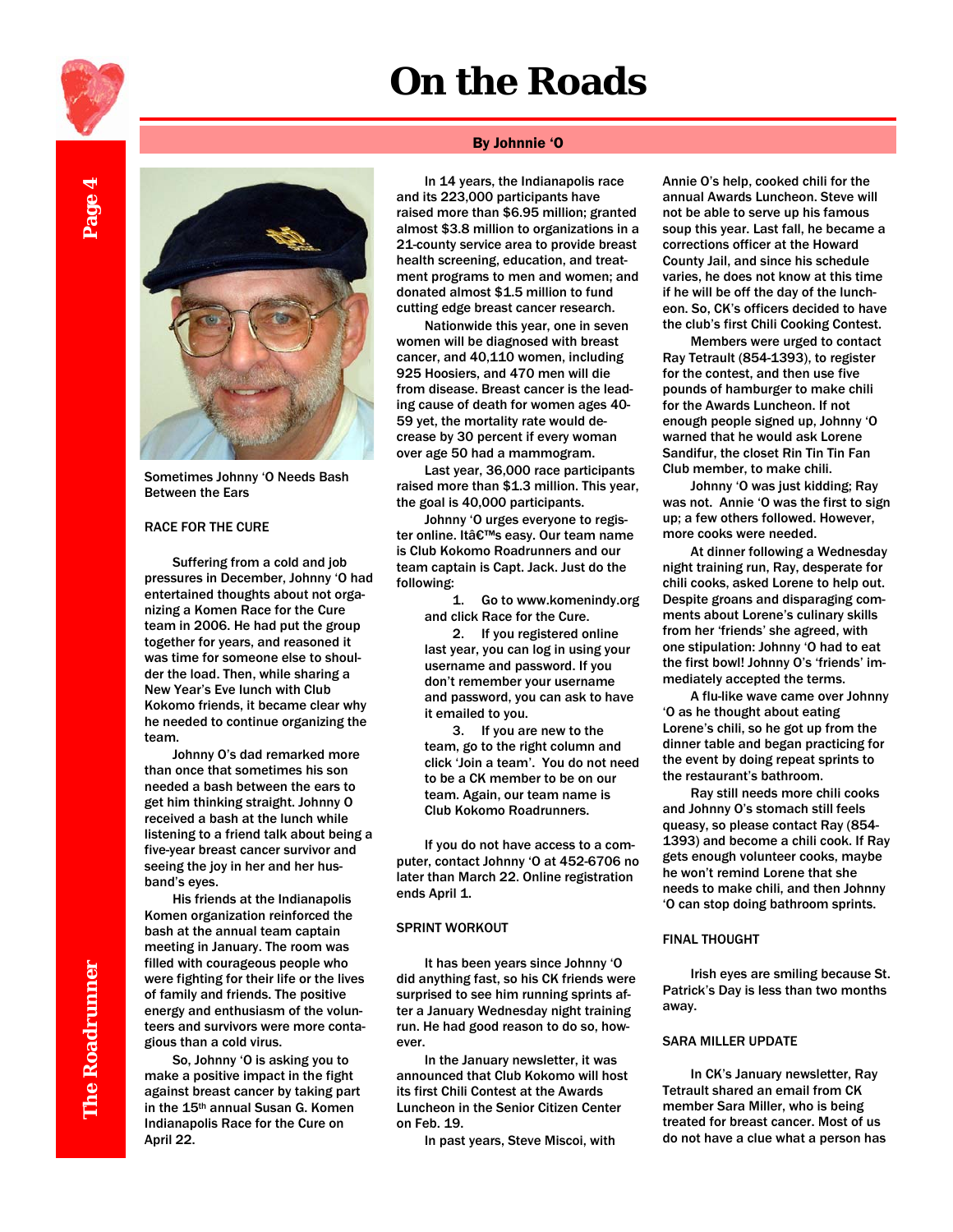# **On the Roads (continued)**

to go through during such treatments. Johnny 'O asked Sara to keep us updated, so we could better understand the fight Sara and others are waging. The following is a late January email.

I had a bone scan, PET scan, two drainage tubes removed from my chest in Indy by the surgeon, and my first chemo treatment. The range of motion in my left arm is still very limited and I will not be starting physical therapy for that until my stitches and staples from my incision are removed. That is happening tomorrow in Indy and not a day too soon.

My incision is still a major source of pain and I feel the staples and chemo treatment are a source of that. Right now the doctors are postponing my second chemo to let me heal.

 With my mastectomy I had a total of 33 lymph nodes removed. It has been four weeks since my surgery and I am still taking pain meds periodically. Also, two days after my chemo, nausea set in. Last Wednesday I ended up in the ER with fever, nausea, pain, and a slight infection. It was at that time that they decided I needed to heal and put off the second chemo. I had antibiotics run through me and just finished taking the last in pill form.

 Dr. Steele and his staff are great. They found a new anti-nausea and pain med that work better for me and I am finally able to eat again and feel halfway normal.

John, it may be too late to help you with the Race for the Cure, but if it is not, please let me know. I will help in any way I can.

Our daughter, Emily, has actually organized a team in my honor and we are so proud of her for doing that. It was a total surprise to Dan and me. She called us after it was all set up. It's called "Sara's Supporters".

CK's Race for the Cure team and Sara's Supporters will meet at the race for a team picture.

# **Meeting Minutes**

Club Kokomo Road Runners Meeting January 9, 2006, 7:00 P.M.

Members Present: Ray Tetrault – President, Will Irvin – Vice-president, , Mark Shorter – Treasurer, Brian Reinhardt – Newsletter Editor, Jack Sanders, Cindy Sanders, Gary Jewell, Sylvia Burgin, Milt Brown, John Wiles, Bill Barnett, Jody Howell, Stan Shuey, Pat Robertson

President Ray Tetrault opened the meeting at 7:19 P.M.

#### REPORTS

Financial Report given by Mark **Shorter** 

 Sent reminder notices to 80-90 members

#### OLD BUSINESS

Chili cook-off Award Ideas Chili's gift certificate \$30 for 1st and \$15 for 2nd Voted unanimously in favor of

Community sponsorship of club Ray and Meagan Tetrault have developed a presentation to present to the Rotary Club Jody Howell made a suggestion that he also present it to Ki wanis

> She will set up a date for Ray to do so

Club liquid assets into CD's General Fund Brian Reinhardt motioned to put up to \$6,000 into an 8 month CD at Key Bank at 4% interest and was seconded by John Wiles

> Voted unanimously in favor of

Cowan Fund

 John Wiles motioned to put up to \$3,000 into an 8

month CD at Key Bank at 4% interest and was sec-

onded by Milt Brown Voted unanimously in

favor of

#### Awards

 Membership Awards Already ordered from Midwest Trophy Points Awards Charlie will order plaque's Brian will order club

#### gear

#### NEW BUSINESS Old Ben

 IU website will be linked to www.ckrr.us Proposed donation from the IU Alumni Association to Club Kokomo CKRR will provide awards for fun run Age-group awards for first

> place only Haynes Apperson

 Sponsorship Bill Barnett would like to organize sponsorship to eliminate redundancy between other club activities and to have sponsors for specific areas of the race – i.e. door prizes, registration

Volunteers

- Will contact club members to solicit volunteers for aspects of putting on a quality event Use of National Guard? Community Service?
- Door Prizes will be based on cash raised through community sponsorship and donations

Relay for Life

 Brian will email coupons to club members that determined proceeds go to Relay for Life when eating at those establishments

Coyote Kids New domain name – www.coyotekids.org

Paid for by Gary Jewell Brian Reinhardt motioned that the club pay for Gary's family membership in exchange for the club owning the web domain and was seconded by Milt Brown Voted unanimously in favor of

Next meeting scheduled for February 6, 2006 at 6:00 P.M. at the Golden Corral on US 31 South. We'll eat at 6:00 and start the meeting immediately following at approximately 7:00 P.M.



Page 5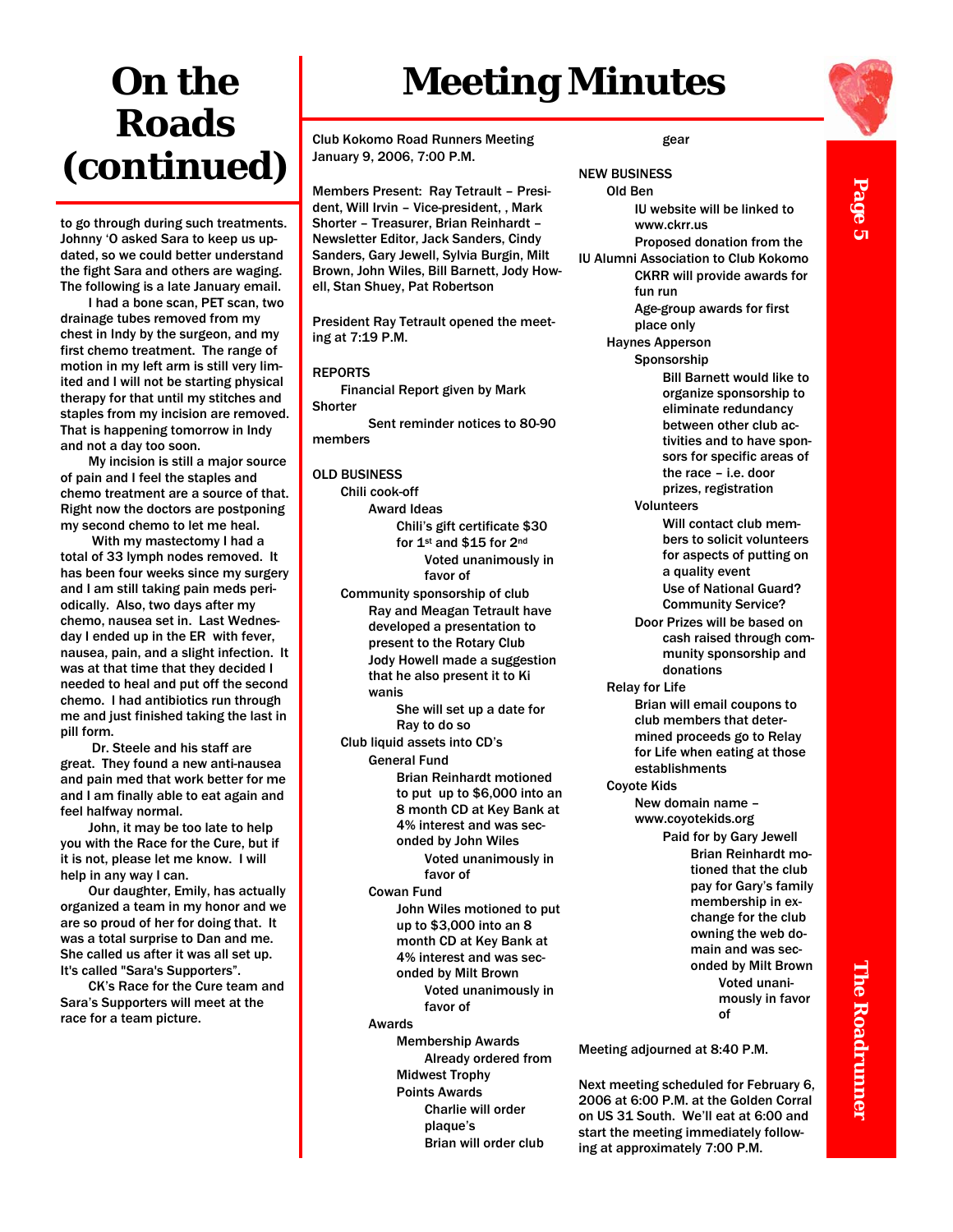

# **Best Run/Walk Times for 2005**

# Page 6

Run

| 3 Mile            |                                                 |                | ے<br>3         |
|-------------------|-------------------------------------------------|----------------|----------------|
| Men               |                                                 |                | 3<br>4         |
|                   |                                                 |                | 4              |
| 0-12<br>13-19     | <b>James Longwith</b><br><b>Matt Robertson</b>  | 25:59<br>18:20 | 5              |
| 30-34             | <b>Jeff Kuczera</b>                             | 16:31          | 5              |
| 35-39             | Anthony Campbell 20:23                          |                | 6              |
| 40-44             | <b>Gary Jewell</b>                              | 16:51          | 6              |
| 45-49             | <b>Ray Tetrault</b>                             | 21:59          | $\overline{7}$ |
| 50-54             | <b>Charlie Skoog</b>                            | 20:47          | W              |
| 55-59             | <b>Tom Miklik</b>                               | 23:09          |                |
| 60-64             | <b>Stan Shuey</b>                               | 24:00          | 0              |
| 65-69             | <b>John Norris</b>                              | 23:44          | 1              |
| Women             |                                                 |                | $\overline{2}$ |
|                   |                                                 |                | $\overline{2}$ |
| 13-19             | Sarah Bauson                                    | 23:21          | 3              |
| 20-24             | <b>Grace Bauson</b>                             | 23:50          | 3              |
| 35-39             | <b>Gina Sheets</b>                              | 23:47          | 4              |
| 40-44             | <b>Patti Reinhardt</b>                          | 24:17          | 4<br>5         |
| 45-49             | <b>Cassie Bauson</b>                            | 24:20          | 5              |
| 50-54             | <b>Joyce Pennycoff</b>                          | 24:32          | 6              |
|                   |                                                 |                |                |
| 5k                |                                                 |                | 8              |
| Men               |                                                 |                | M              |
|                   |                                                 |                |                |
| $0 - 12$<br>13-19 | <b>Quinn Reinhardt</b><br><b>Brian Phillips</b> | 24:57<br>15:52 | 4              |
| 20-24             | <b>Josh Daugherty</b>                           | 16:10          | 6              |
| 25-29             | <b>Matt Yarosz</b>                              | 18:08          |                |
| 30-34             | <b>Jeff Kuczera</b>                             | 17:15          | W              |
| 35-39             | Anthony Campbell 21:09                          |                |                |
| 40-44             | <b>Gary Jewell</b>                              | 16:58          | 2<br>5         |
| 45-49             | <b>David Gardner</b>                            | 18:20          |                |
| 50-54             | <b>Chuck Masters</b>                            | 18:29          | 5              |
| 55-59             | <b>Ricke Stucker</b>                            | 20:37          |                |
| 60-64<br>65-69    | <b>Bill Barnett</b><br><b>John Norris</b>       | 22:56<br>23:29 | M              |
| 70+               | <b>Bill Heck</b>                                | 25:33          |                |
|                   |                                                 |                | 0              |
| Women             |                                                 |                | 1              |
|                   |                                                 |                | 2              |
| $0 - 12$          | <b>Waverly Neer</b>                             | 19:25          | 2              |
| 13-19             | <b>Anna Hurlock</b>                             | 20:17          | 3<br>3         |
| 20-24             | <b>Christan Bahler</b>                          | 19:11          | 4              |
| 25-29             | <b>Kelly Wright</b>                             | 20:36          | 4              |
| 30-34             | <b>Heather Weber</b><br><b>Gina Sheets</b>      | 20:27          | 5              |
| 35-39<br>40-44    | Angela Minnefield 21:34                         | 23:38          | 5              |
| 45-49             | <b>Cheryl Marner</b>                            | 23:46          | 6              |
| 50-54             | <b>Lorene Sandifur</b>                          | 24:00          | 6              |
| 55-59             | Doris Griffith                                  | 29:52          | 7              |
| 60-64             | Sarah Kleinknight 33:32                         |                |                |
| 4 Mile            |                                                 |                | N              |
|                   |                                                 |                | 1<br>2         |
| Men               |                                                 |                | 2              |
| $0 - 12$          | <b>Josh Revils</b>                              | 35:08          | 3              |
|                   |                                                 |                |                |

| 13-19<br>20-24<br>25-29<br>30-34<br>35-39<br>40-44<br>45-49<br>50-54<br>55-59<br>60-64<br>65-69<br>$70+$         | <b>Brandon Sheline</b><br><b>Josh Daugherty</b><br><b>Matt Yarosz</b><br>Jeff Kuczera<br>Anthony Campbell 27:49<br><b>Gary Jewell</b><br>Al Hochgesang<br><b>Chuck Masters</b><br><b>Ricke Stucker</b><br><b>Bill Barnett</b><br><b>John Norris</b><br><b>Bill Heck</b>             | 22:46<br>21:18<br>23:55<br>22:07<br>22:17<br>26:13<br>24:35<br>29:06<br>29:28<br>30:41<br>34:32          |
|------------------------------------------------------------------------------------------------------------------|-------------------------------------------------------------------------------------------------------------------------------------------------------------------------------------------------------------------------------------------------------------------------------------|----------------------------------------------------------------------------------------------------------|
| Women                                                                                                            |                                                                                                                                                                                                                                                                                     |                                                                                                          |
| $0 - 12$<br>13-19<br>20-24<br>25-29<br>30-34<br>35-39<br>40-44<br>45-49<br>50-54<br>55-59<br>60-64               | <b>Waverley Neer</b><br>Anna Hurlock<br><b>Stephanie Miller</b><br><b>Kelly Wright</b><br><b>Nicole Peel</b><br><b>Gina Sheets</b><br>Angela Minnefield 28:57<br><b>Carla Yerkes</b><br>Lorene Sandifur<br><b>Karmen Glaspy</b><br>Kathleen Leach                                   | 29:01<br>27:13<br>27:59<br>27:13<br>28:20<br>32:04<br>27:28<br>32:34<br>50:48<br>48:39                   |
| 8k                                                                                                               |                                                                                                                                                                                                                                                                                     |                                                                                                          |
| Men                                                                                                              |                                                                                                                                                                                                                                                                                     |                                                                                                          |
| 40-44<br>65-69                                                                                                   | <b>Byron Bundrent</b><br><b>John Norris</b>                                                                                                                                                                                                                                         | 29:44<br>39:40                                                                                           |
| Women                                                                                                            |                                                                                                                                                                                                                                                                                     |                                                                                                          |
| 25-29<br>50-54                                                                                                   | Karen Bush<br><b>Robin Cole</b>                                                                                                                                                                                                                                                     | 48:40<br>55:35                                                                                           |
| 5 mile                                                                                                           |                                                                                                                                                                                                                                                                                     |                                                                                                          |
| Men                                                                                                              |                                                                                                                                                                                                                                                                                     |                                                                                                          |
| 0-12<br>13-19<br>20-24<br>25-29<br>30-34<br>35-39<br>40-44<br>45-49<br>50-54<br>55-59<br>60-64<br>65-69<br>$70+$ | Josh Revils<br>Sam Williamson Jr33:11<br><b>Mark Eads</b><br><b>Kevin Sites</b><br><b>Jeff Kuczera</b><br><b>Ron Moore</b><br><b>Byron Bundrent</b><br>Al Hochgesang<br><b>Chuck Masters</b><br><b>Ricke Stucker</b><br><b>Stan Shuey</b><br><b>Robert Cupp</b><br><b>Bill Heck</b> | 52:01<br>41:50<br>36:43<br>28:57<br>38:51<br>29:51<br>33:14<br>32:11<br>36:21<br>40:29<br>53:25<br>43:25 |
| Women                                                                                                            |                                                                                                                                                                                                                                                                                     |                                                                                                          |
| 13-19<br>20-24<br>25-29<br>30-34<br>35-39                                                                        | Sarah Bauson<br><b>Ashley Taflinger</b><br><b>Kelly Wright</b><br><b>Nicole Peel</b><br><b>Teresa Long</b>                                                                                                                                                                          | 43:10<br>33:47<br>34:37<br>38:32<br>41:35                                                                |

| 40-44<br>45-49<br>50-54<br>55-59<br>60-64                                     | Patti Reinhardt<br><b>Carla Yerkes</b><br>Lorene Sandifur<br><b>Karmen Glaspy</b><br>Sarah Kleinknight                                                                                                 | 38:39<br>33:26<br>41:15<br>1:06:01<br>54:52                               |
|-------------------------------------------------------------------------------|--------------------------------------------------------------------------------------------------------------------------------------------------------------------------------------------------------|---------------------------------------------------------------------------|
| 10k                                                                           |                                                                                                                                                                                                        |                                                                           |
| Men                                                                           |                                                                                                                                                                                                        |                                                                           |
| 40-44<br>50-54<br>60-64                                                       | <b>Jack Lotzgeselle</b><br><b>John Sites</b><br><b>Jim Burrous</b>                                                                                                                                     | 52:24<br>49:41<br>56:13                                                   |
| Women                                                                         |                                                                                                                                                                                                        |                                                                           |
| 40-44                                                                         | <b>Roxane Burrous</b>                                                                                                                                                                                  | 50:20                                                                     |
| 15k                                                                           |                                                                                                                                                                                                        |                                                                           |
| Men                                                                           |                                                                                                                                                                                                        |                                                                           |
| 13-19<br>30-34<br>40-44<br>45-49<br>50-54<br>55-59<br>65-69                   | Sam Williamson Jr.1:07:52<br><b>Jeff Kuczera</b><br><b>Byron Bundrent</b><br><b>Eric Mathew</b><br><b>Charlie Skoog</b><br><b>Ricke Stucker</b><br><b>John Norris</b>                                  | 54:32<br>58:30<br>1:05:33<br>1:08:39<br>1:10:10<br>1:17:15                |
| Women                                                                         |                                                                                                                                                                                                        |                                                                           |
| 25-29<br>35-39<br>40-44<br>45-49<br>50-54<br>55-59<br>60-64                   | <b>Kelly Wright</b><br><b>Gina Sheets</b><br><b>Patti Reinhardt</b><br>Lorie Zandi<br><b>Lorene Sandifur</b><br><b>Shirely Wilson</b><br>Sarah Kleinknight                                             | 1:09:09<br>1:18:48<br>1:18:27<br>1:16:52<br>1:21:20<br>1:29:45<br>1:37:42 |
| 10 Mile                                                                       |                                                                                                                                                                                                        |                                                                           |
| Men                                                                           |                                                                                                                                                                                                        |                                                                           |
| 13-19<br>25-29<br>30-34<br>35-39<br>40-44<br>45-49<br>50-54<br>55-59<br>60-64 | Sam Williamson Jr1:10:57<br><b>Kevin Sites</b><br><b>William Irvin</b><br>Anthony Campbell 1:13:50<br>Dana Neer<br>Al Hochgesang<br><b>Chuck Masters</b><br><b>Ricke Stucker</b><br><b>Jim Burrous</b> | 1:17:24<br>1:17:56<br>1:02:46<br>1:13:13<br>1:07:17<br>1:11:17<br>1:36:03 |
| Women                                                                         |                                                                                                                                                                                                        |                                                                           |
| 25-29<br>30-34<br>35-39<br>40-44<br>45-49<br>50-54                            | <b>Kelly Wright</b><br><b>Nicole Peel</b><br><b>Kim Anderson</b><br><b>Patti Reinhardt</b><br><b>Cassie Bauson</b><br><b>Joyce Pennycoff</b>                                                           | 1:15:09<br>1:17:56<br>1:36:33<br>1:23:37<br>1:32:07<br>1:36:33            |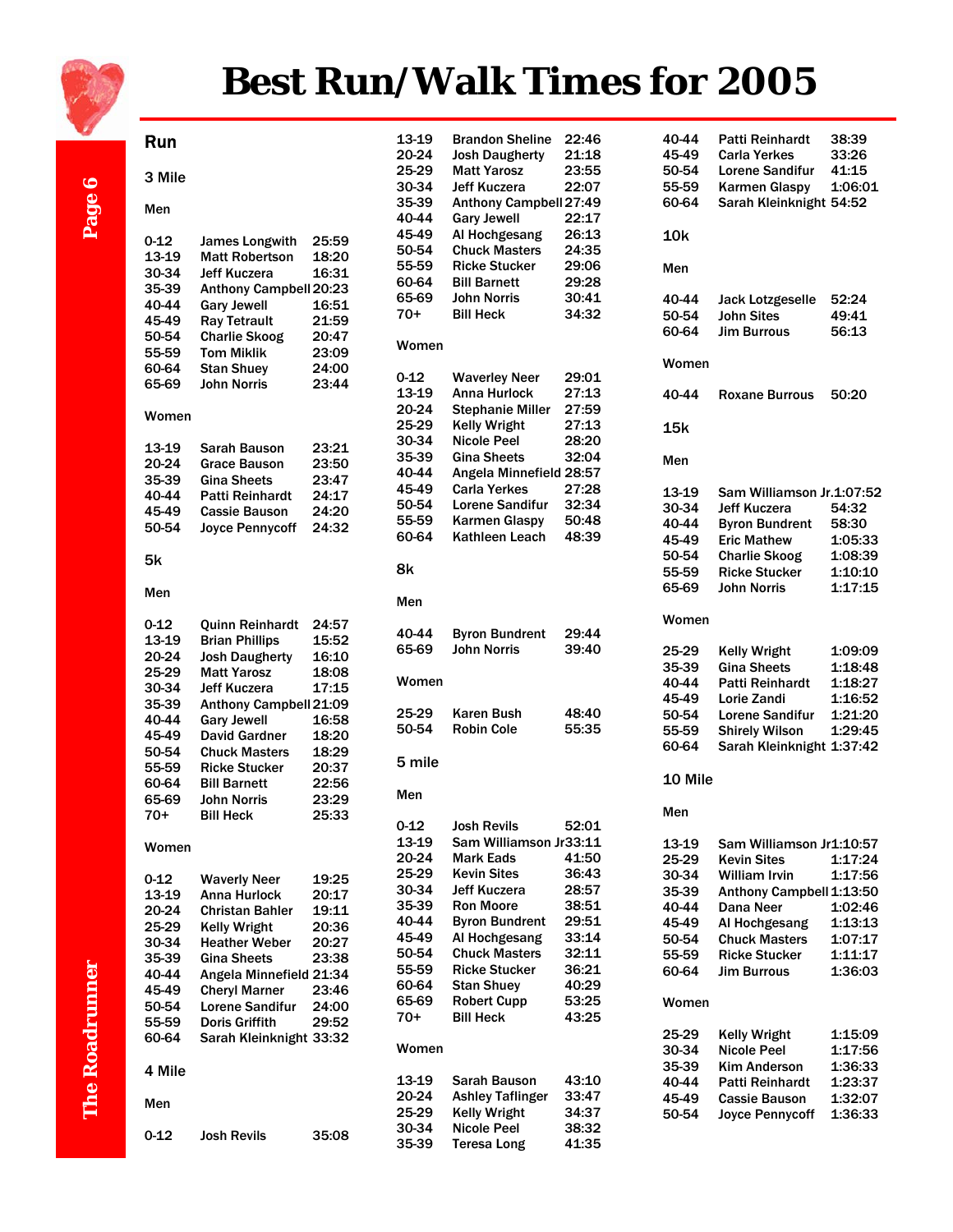# **Best Run/Walk Times for 2005 (cont)**



| 40-44<br>45-49<br>50-54<br>65-69          | Ray Jean Swinehart 1:07:09<br><b>Mary Miller</b><br>Marsha Daugherty 1:06:48<br><b>Pat Robertson</b>          | 55:21<br>1:18:04                         |
|-------------------------------------------|---------------------------------------------------------------------------------------------------------------|------------------------------------------|
| <b>Half Marathon</b>                      |                                                                                                               |                                          |
| Men                                       |                                                                                                               |                                          |
| 40-44<br>45-49<br>50-54<br>55-59<br>65-69 | <b>Tim Revils</b><br>Keith McAndrews 2:26:34<br><b>Rick Spencer</b><br><b>Robin Michael</b><br>Jerry Lambert  | 3:31:12<br>2:05:30<br>2:22:11<br>2:42:12 |
| Women                                     |                                                                                                               |                                          |
| 40-44<br>45-49<br>55-59<br>60-64<br>65-69 | Raye Jean Swinehart3:04:11<br><b>Mary Miller</b><br><b>Sue Smock</b><br>Susan Gerhart<br><b>Pat Robertson</b> | 2:29:36<br>2:49:16<br>3:11:45<br>3:35:59 |
| Marathon                                  |                                                                                                               |                                          |
| Men                                       |                                                                                                               |                                          |
| 45-49                                     | Keith McAndrews 5:14:56                                                                                       |                                          |
|                                           |                                                                                                               |                                          |

### **New Members**

Mark Rodgers Brenda Rodgers Genna Rodgers Andrew Rodgers Mike Williams Laura Williams Cassie Williams

*Welcome to Welcome to Club Kokomo Club Kokomo Roadrunners! Roadrunners!*

**If anyone is interested in purchasing a women's or a men's red Club Kokomo singlet from Jim and Roxane Burrous just let me know at the address on the front. They purchased a different size and have these for sale for what they paid for them—\$15 each.** 

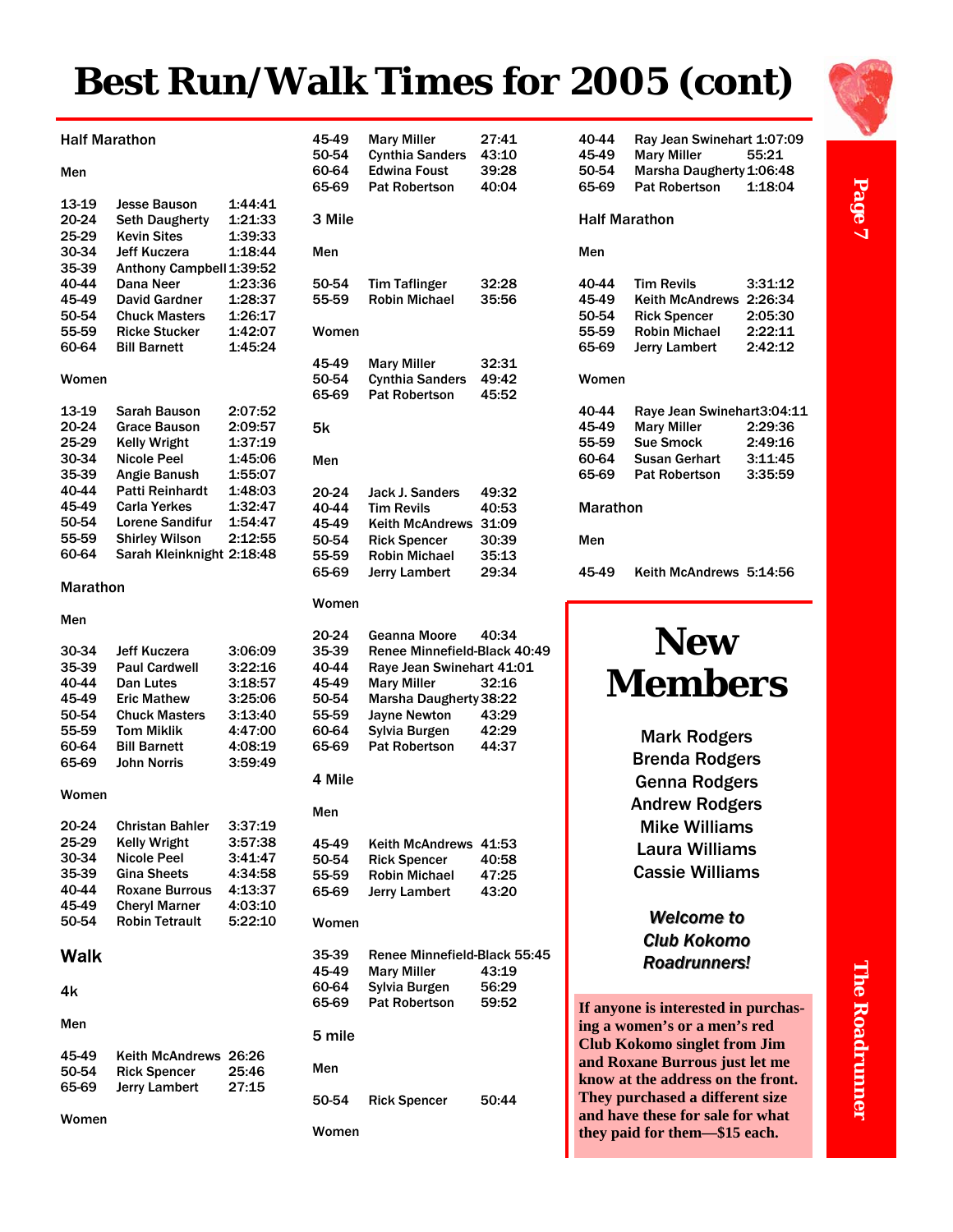

# **Running Age-group Records**

| 1 Mile   |                         |       | 65-69<br>$70+$ | <b>Bill Heck</b><br><b>Riley Case</b> | 22:00<br>25:40 | Women    |                        |       |
|----------|-------------------------|-------|----------------|---------------------------------------|----------------|----------|------------------------|-------|
| Men      |                         |       | Women          |                                       |                | $0 - 12$ | <b>Missy Tetrault</b>  | 36:12 |
| 13-19    | <b>Jeremy Grams</b>     | 4:54  |                |                                       |                | 13-19    | <b>Christan Bahler</b> | 26:00 |
| 20-24    | <b>Scott Stucker</b>    | 5:19  | $0 - 12$       | <b>Waverly Neer</b>                   | 19:25          | 20-24    | <b>Jill Pennycoff</b>  | 39:48 |
| 25-29    | <b>Kevin Forgrave</b>   | 4:52  | 13-19          | <b>Leslie Carden</b>                  | 18:32          | 25-29    | <b>Lisa Stucker</b>    | 39:34 |
| 30-34    | <b>Kenny Bennett</b>    | 4:56  | 20-24          | <b>Christan Bahler</b>                | 18:15          | 30-34    | <b>Tami Moore</b>      | 32:45 |
|          |                         |       | 25-29          |                                       |                | 35-39    |                        | 37:28 |
| 35-39    | <b>Byron Bundrent</b>   | 4:50  |                | Robyn Pagington                       | 19:18          |          | <b>Sue Gibson</b>      |       |
| 40-44    | <b>Earl Strong</b>      | 5:19  | 30-34          | <b>Karlene Herrell</b>                | 18:15          | 40-44    | Roxane Osborn          | 29:57 |
| 45-49    | <b>Ricke Stucker</b>    | 5:26  | 35-39          | Maggie Kuhlman 19:46                  |                | 45-49    | <b>Robin Tetrault</b>  | 36:50 |
| 50-54    | Dale Sullivan           | 6:02  | 40-44          | Angela Minnefield 21:34               |                | 50-54    | Lien Koztecki          | 34:47 |
| 55-59    | Dale Sullivan           | 6:08  | 45-49          | Lien Koztecki                         | 21:11          |          |                        |       |
| 60-64    | <b>Bill Heck</b>        | 6:18  | 50-54          | <b>Lorene Sandifur</b>                | 24:00          | 8k       |                        |       |
| 65-69    | Milt Brown              | 7:28  | 55-59          | Lien Koztecki                         | 26:47          |          |                        |       |
| Women    |                         |       | 60-64          | <b>Susan Gerhart</b>                  | 49:46          | Men      |                        |       |
|          |                         |       | 4 Mile         |                                       |                | 13-19    | Jeff Dwiggins          | 29:53 |
| 13-19    | <b>Stephanie Miller</b> | 5:45  |                |                                       |                | 20-24    | <b>Seth Daugherty</b>  | 29:33 |
| 35-39    | <b>Roxane Osborn</b>    | 6:25  | Men            |                                       |                | 25-29    | <b>Howard Harrell</b>  | 28:52 |
| 40-44    | Lorene Sandifur         | 6:51  |                |                                       |                | 30-34    | <b>Brian Reinhardt</b> | 30:29 |
|          |                         |       | $0 - 12$       | <b>Jarred Hall</b>                    | 24:16          | 35-39    | Dana Neer              | 32:12 |
| 3 Mile   |                         |       | 13-19          | <b>Jeremy Grams</b>                   | 20:30          | 40-44    | <b>Gary Jewell</b>     | 29:54 |
|          |                         |       | 20-24          | <b>Luke Baker</b>                     | 20:50          | 45-49    | <b>Ricke Stucker</b>   | 34:14 |
| Men      |                         |       | 25-29          | <b>Kevin Forgrave</b>                 | 20:48          | 50-54    | <b>Chuck Masters</b>   | 34:57 |
|          |                         |       | 30-34          | <b>Kevin Forgrave</b>                 | 20:26          | 55-59    | <b>Ricke Stucker</b>   | 36:19 |
| $0 - 12$ | <b>Brandon Sheline</b>  | 20:55 | 35-39          | David Gardner                         | 20:53          | 60-64    | <b>Bill Heck</b>       | 37:28 |
| 13-19    | Matthew Robertson18:20  |       | 40-44          | <b>Gary Romesser</b>                  | 20:01          | 65-69    | <b>Milt Brown</b>      | 43:26 |
| 25-29    | <b>William Irvin</b>    | 19:00 | 45-49          | <b>David Smiley</b>                   | 24:09          |          |                        |       |
| 30-34    | <b>Scott Colford</b>    | 16:05 | 50-54          | <b>Chuck Masters</b>                  | 23:49          | $70+$    |                        |       |
| 35-39    |                         | 20:23 | 55-59          | <b>John Norris</b>                    | 25:03          |          |                        |       |
|          | <b>Tony Campbell</b>    |       |                |                                       |                |          |                        |       |
| 40-44    | <b>Gary Jewell</b>      | 16:51 | 60-64          | John Norris                           | 26:26          | Women    |                        |       |
| 45-49    | <b>Ray Tetrault</b>     | 21:59 | 65-69          | <b>Bill Heck</b>                      | 29:07          |          |                        |       |
| 50-54    | <b>Charlie Skoog</b>    | 20:47 | $70+$          | <b>Riley Case</b>                     | 34:45          | 13-19    | <b>Tonya Buffum</b>    | 33:35 |
| 55-59    | <b>Tom Miklik</b>       | 23:09 |                |                                       |                | 20-24    | <b>Allison Traver</b>  | 40:04 |
| 60-64    | <b>Stan Shuey</b>       | 24:54 | Women          |                                       |                | 25-29    | <b>Allison Irvin</b>   | 51:43 |
| 65-69    | <b>John Norris</b>      | 23:44 |                |                                       |                | 30-34    | <b>Heather Weber</b>   | 33:44 |
|          |                         |       |                |                                       |                |          |                        |       |
| $70+$    | <b>Milt Brown</b>       | 34:21 | $0 - 12$       | <b>Waverly Neer</b>                   | 26:34          | 35-39    | Patti Reinhardt        | 41:32 |
|          |                         |       | 13-19          | Leslie Carden                         | 23:40          | 40-44    | <b>Lorene Sandifur</b> | 39:51 |
| Women    |                         |       | 20-24          | <b>Christan Bahler</b>                | 25:00          | 45-49    | Lien Koztecki          | 37:04 |
|          |                         |       | 25-29          | Robyn Pagington 24:09                 |                | 50-54    | <b>Rhenda Acton</b>    | 43:48 |
| 13-19    | <b>Sarah Bauson</b>     | 23:21 | 30-34          | <b>Karlene Herrell</b>                | 22:53          | 55-59    | Lien Koztecki          | 45:42 |
| 20-24    | <b>Grace Bauson</b>     | 23:50 | 35-39          | Maggie Kuhlman 25:53                  |                |          |                        |       |
| 30-34    | <b>Tami Moore</b>       | 25:23 | 40-44          | <b>Carla Yerkes</b>                   | 26:04          | 5 mile   |                        |       |
| 35-39    | <b>Gina Sheets</b>      | 23:47 | 45-49          | Lien Koztecki                         | 27:48          |          |                        |       |
| 40-44    | <b>Patti Reinhardt</b>  | 24:17 | 50-54          | Lien Koztecki                         | 31:43          | Men      |                        |       |
|          | <b>Cassie Bauson</b>    |       |                |                                       |                |          |                        |       |
| 45-49    |                         | 24:20 | 55-59          | <b>Doris Griffith</b>                 | 33:11          |          |                        |       |
| 50-54    | Joyce Pennycoff         | 24:32 |                |                                       |                | $0 - 12$ | <b>Brandon Sheline</b> | 32:22 |
|          |                         |       | 6k             |                                       |                | 13-19    | <b>David Graves</b>    | 25:42 |
| 5k       |                         |       |                |                                       |                | 20-24    | <b>Josh Daugherty</b>  | 27:35 |
|          |                         |       | Men            |                                       |                | 25-29    | <b>Scott Colford</b>   | 26:56 |
| Men      |                         |       |                |                                       |                | 30-34    | <b>Scott Colford</b>   | 26:07 |
|          |                         |       | $0 - 12$       | <b>Jarred Hall</b>                    | 27:04          | 35-39    | <b>Kenny Bennett</b>   | 26:30 |
| $0 - 12$ | <b>Jarred Hall</b>      | 18:27 | 13-19          | <b>Dickie Bishop</b>                  | 22:35          | 40-44    | <b>Gary Jewell</b>     | 28:17 |
| 13-19    | <b>Mike Haschel</b>     | 15:51 | 20-24          | <b>Daniel McGill</b>                  | 23:06          | 45-49    | <b>Ricke Stucker</b>   | 31:33 |
| 20-24    | <b>Josh Daugherty</b>   | 16:10 | 25-29          | <b>Scott Colford</b>                  | 22:59          | 50-54    | <b>Chuck Masters</b>   | 30:07 |
| 25-29    | <b>Kevin Forgrave</b>   | 15:51 | 30-34          | <b>Scott Colford</b>                  | 22:39          | 55-59    | <b>Ricke Stucker</b>   | 33:51 |
| 30-34    | <b>Kevin Forgrave</b>   | 15:36 | 35-39          | <b>Gary Jewell</b>                    | 22:17          | 60-64    | <b>Bill Heck</b>       | 35:05 |
| 35-39    | David Gardner           | 15:55 | 40-44          | <b>Ken Swinehart</b>                  | 27:15          | 65-69    | <b>Bill Heck</b>       | 37:49 |
| 40-44    | <b>David Gardner</b>    | 15:50 | 45-49          | <b>Charlie Skoog</b>                  | 27:35          | $70+$    | <b>Bill Heck</b>       | 43:25 |
| 45-49    | <b>Ricke Stucker</b>    | 18:11 | 50-54          | <b>Charlie Skoog</b>                  | 26:09          |          |                        |       |
| 50-54    | <b>Chuck Masters</b>    | 18:01 | 55-59          | <b>Jim Burrous</b>                    | 32:38          | Women    |                        |       |
| 55-59    | <b>John Norris</b>      | 19:04 | 60-64          | <b>Ken Huston</b>                     | 42:02          |          |                        |       |

Page 6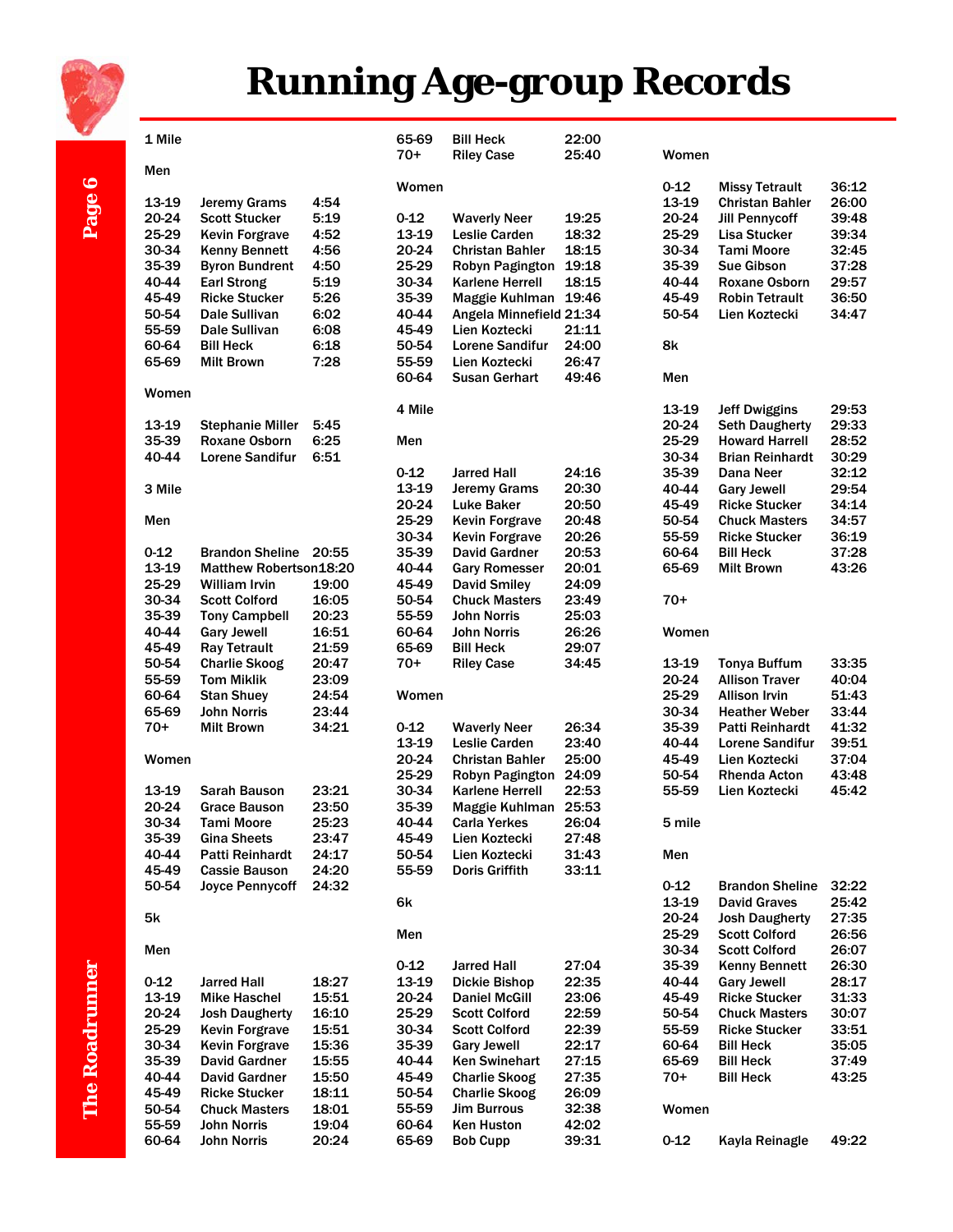# **Running Age-group Records (cont)**



Page 7

| 13-19             | <b>Tonya Buffum</b>                           | 31:37   | 45-49                | Lien Koztecki                                      | 1:10:29 | 35-39          | <b>Terry Fletcher</b>                 | 1:13:10            |
|-------------------|-----------------------------------------------|---------|----------------------|----------------------------------------------------|---------|----------------|---------------------------------------|--------------------|
| 20-24             | <b>Christan Bahler</b>                        | 32:24   | 50-54                | Sara Miller                                        | 1:20:23 | 40-44          | <b>Gary Romesser</b>                  | 1:10:04            |
| 25-29             | <b>Kelly Wright</b>                           | 34:32   |                      |                                                    |         | 45-49          | <b>Dave Smiley</b>                    | 1:22:50            |
| 30-34             | Maggie Kuhlman 33:17                          |         | 10 Mile              |                                                    |         | 50-54          | <b>Chuck Masters</b>                  | 1:26:01            |
| 35-39             | Angela Minnefield 34:08                       |         |                      |                                                    |         | 55-59          | <b>John Norris</b>                    | 1:29:56            |
| 40-44             | <b>Lorene Sandifur</b>                        | 38:14   | Men                  |                                                    |         | 60-64          | John Norris                           | 1:37:51            |
| 45-49             | Lien Koztecki                                 | 35:41   |                      |                                                    |         | 65-69          | <b>Bill Heck</b>                      | 1:48:57            |
| 50-54             | <b>Shirley Wilson</b>                         | 40:55   | $0 - 12$             | <b>Brandon Sheline</b>                             | 1:16:50 | 70+            | <b>Glenn Artis</b>                    | 2:54:27            |
| 55-59             | Lien Koztecki                                 | 45:13   | 13-19                | <b>Josh Daugherty</b>                              | 1:02:03 |                |                                       |                    |
|                   |                                               |         | 20-24                | <b>Scott Stucker</b>                               | 1:14:02 | Women          |                                       |                    |
| <b>10k</b>        |                                               |         | 25-29                | <b>Scott Colford</b>                               | 55:54   |                |                                       |                    |
|                   |                                               |         | 30-34                | <b>Scott Colford</b>                               | 56:21   | 13-19          | Michelle Faulkner 1:45:59             |                    |
| Men               |                                               |         | 35-39                | David Gardner                                      | 55:57   | 20-24          | <b>Jill Pennycoff</b>                 | 1:42:41            |
|                   |                                               |         | 40-44                | <b>Gary Romesser</b>                               | 58:21   | 25-29          | Robyn Pagington                       | 1:30:22            |
| $0 - 12$          | <b>Brandon Sheline</b>                        | 45:25   | 45-49                | <b>Ricke Stucker</b>                               | 1:06:47 | 30-34          | <b>Karlene Herrell</b>                | 1:19:04            |
| 13-19             | <b>David Graves</b>                           | 32:43   | 50-54                | <b>Chuck Masters</b>                               | 1:07:17 | 35-39          | <b>Karlene Herrell</b>                | 1:23:25            |
| 20-24             | Eric Jun                                      | 48:32   | 55-59                | <b>Ricke Stucker</b>                               | 1:11:17 | 40-44          | <b>Carla Yerkes</b>                   | 1:30:43            |
| 25-29             | <b>Scott Colford</b>                          | 32:52   | 60-64                | John Norris                                        | 1:12:07 | 45-49          | Lien Koztecki                         | 1:36:47            |
| 30-34             | <b>Kevin Forgrave</b>                         | 32:30   | 65-69                | <b>Bill Heck</b>                                   | 1:20:02 | 50-54          | <b>Sara Miller</b>                    | 1:59:00            |
| 35-39             | <b>Kenny Bennett</b>                          | 33:27   |                      |                                                    |         | 55-59          | Lien Koztecki                         | 2:11:24            |
| 40-44             | <b>David Gardner</b>                          | 34:33   | Women                |                                                    |         |                |                                       |                    |
| 45-49             | <b>Charlie Skoog</b>                          | 40:05   |                      |                                                    |         | Marathon       |                                       |                    |
| 50-54             | <b>Bill Bennett</b>                           | 42:22   | $0 - 12$             |                                                    |         |                |                                       |                    |
| 55-59             | <b>John Norris</b>                            | 41:12   |                      |                                                    |         | Men            |                                       |                    |
| 60-64             | John Norris                                   | 42:25   | 13-19                | Leslie Carden                                      | 1:05:48 |                |                                       |                    |
| 65-69             | <b>Ed Krull</b>                               | 53:52   | 20-24                | <b>Jill Pennycoff</b>                              | 1:28:42 | 13-19          | <b>David Yoder</b>                    | 3:46:24            |
|                   |                                               |         | 25-29                | <b>Kelly Wright</b>                                | 1:15:09 | 25-29          | <b>Scott Colford</b>                  | 2:31:06            |
| Women             |                                               |         | 30-34                | <b>Heather Weber</b>                               | 1:08:01 | 30-34          | <b>Scott Colford</b>                  | 2:29:53            |
|                   |                                               |         | 35-39                | <b>Roxane Osborn</b>                               | 1:10:07 | 35-39          | <b>Terry Fletcher</b>                 | 2:38:30            |
| $0 - 12$          |                                               |         | 40-44                | Roxane Osborn                                      | 1:19:27 | 40-44          | <b>Terry Fletcher</b>                 | 2:48:19            |
|                   |                                               |         | 45-49                | Lien Koztecki                                      | 1:16:11 | 45-49          | <b>Rex Piercy</b>                     | 3:10:04            |
| 13-19             | Michelle Faulkner 41:28                       |         | 50-54                | <b>Shirley Wilson</b>                              | 1:25:10 | 50-54          | <b>Chuck Masters</b>                  | 3:13:40            |
| 20-24             | <b>Allison Traver</b>                         | 52:58   | 55-59                | Lien Koztecki                                      | 1:32:25 | 55-59          | <b>James Schneider</b>                | 3:36:00            |
| 25-29             | Lisa Heronemous 58:22                         |         |                      |                                                    |         | 60-64          | <b>James Schneider</b>                | 3:34:13            |
| 30-34             | <b>Karlene Herrell</b>                        | 37:12   | <b>11.1 Mile</b>     |                                                    |         | 65-69          | <b>John Norris</b>                    | 3:56:54            |
| 35-39             | <b>Roxane Osborn</b>                          | 45:41   |                      |                                                    |         |                |                                       |                    |
| 40-44             | <b>Sandy Knowland</b>                         | 55:00   | Men                  |                                                    |         | Women          |                                       |                    |
| 45-49             | Lien Koztecki                                 | 45:00   |                      |                                                    |         |                |                                       |                    |
| 50-54             | Lien Koztecki                                 | 51:02   | 13-19                | <b>Brandon Sheline</b>                             | 1:08:49 | $0 - 12$       |                                       |                    |
|                   |                                               |         | 25-29                | <b>Kevin Sites</b>                                 | 1:35:40 |                |                                       |                    |
| 15k               |                                               |         | 30-34                | <b>Monty Ream</b>                                  | 1:13:46 | 13-19          | <b>Missy Tetrault</b>                 | 5:07:55            |
|                   |                                               |         | 35-39                | <b>Tony Campbell</b>                               | 1:25:04 | 20-24          | <b>Jill Pennycoff</b>                 | 3:55:22            |
| Men               |                                               |         | 40-44                | Dana Neer                                          | 1:12:43 | 25-29          | Robyn Pagington                       | 3:08:03            |
|                   |                                               | 1:04:43 | 45-49                | <b>Earl Strong</b>                                 | 1:24:11 | 30-34<br>35-39 | Karlene Herrell                       | 2:56:58            |
| $0 - 12$<br>13-19 | <b>Brandon Sheline</b><br><b>Pat Pollard</b>  | 54:10   | 50-54<br>55-59       | <b>Chuck Masters</b><br>Sam Williamson, Sr.1:35:18 | 1:11:07 | 40-44          | Roxane Osborn<br><b>Roxane Osborn</b> | 3:24:00<br>3:24:55 |
| 20-24             |                                               | 55:48   | 60-64                |                                                    | 2:04:43 | 45-49          | Lien Koztecki                         | 3:34:55            |
| 25-29             | <b>Seth Daugherty</b><br><b>Scott Colford</b> | 50:45   | 65-69                | Doug Mankell<br><b>John Norris</b>                 | 1:33:49 | 50-54          | <b>Shirley Wilson</b>                 | 4:13:20            |
| 30-34             | <b>Kevin Forgrave</b>                         | 50:29   |                      |                                                    |         | 55-59          | <b>Sue Smock</b>                      | 5:23:41            |
| 35-39             | <b>David Gardner</b>                          | 50:26   | Women                |                                                    |         |                |                                       |                    |
| 40-44             | <b>David Smiley</b>                           | 58:27   |                      |                                                    |         |                |                                       |                    |
| 45-49             | <b>Rick Stucker</b>                           | 1:01:15 | 25-29                | <b>Kelly Wright</b>                                | 1:23:48 |                |                                       |                    |
| 50-54             | <b>Charlie Skoog</b>                          | 1:05:08 | 30-34                | <b>Heather Weber</b>                               | 1:15:36 |                |                                       |                    |
| 55-59             | John Norris                                   | 1:00:35 | 35-39                | Angie Banush                                       | 1:34:40 |                |                                       |                    |
| 60-64             | <b>Dick Sims</b>                              | 1:06:03 |                      |                                                    |         |                |                                       |                    |
| 65-69             | John Norris                                   | 1:18:58 | <b>Half Marathon</b> |                                                    |         |                |                                       |                    |
|                   |                                               |         |                      |                                                    |         |                |                                       |                    |
| Women             |                                               |         | Men                  |                                                    |         |                |                                       |                    |
| 13-19             | <b>Tonya Buffum</b>                           | 1:00:18 | $0 - 12$             | <b>Jesse Bauson</b>                                | 2:08:23 |                |                                       |                    |
| 25-29             | <b>Kelly Wright</b>                           | 1:09:09 | 13-19                | John Ely                                           | 1:15:02 |                |                                       |                    |
| 30-34             | <b>Karlene Herrell</b>                        | 57:56   | 20-24                | <b>Seth Daugherty</b>                              | 1:22:05 |                |                                       |                    |
| 35-39             | <b>Karlene Herrell</b>                        | 59:14   | 25-29                | <b>Scott Colford</b>                               | 1:12:57 |                |                                       |                    |

30-34 Kenny Bennett 1:12:21

40-44 Roxane Burrous 1:17:20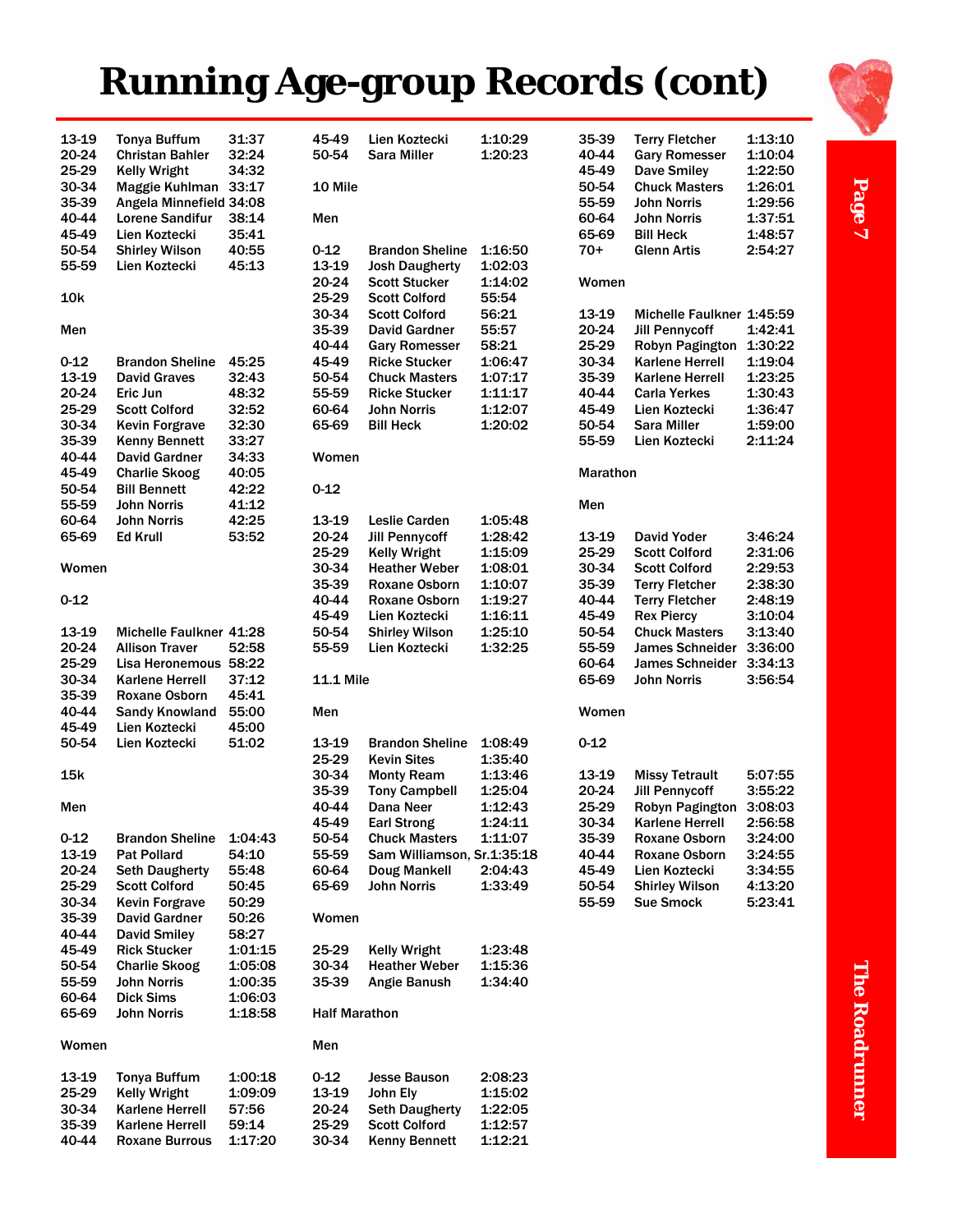

# **Walking Age-group Records**

|                       | 3k       |                          |       | 50-54  | <b>Tim Taflinger</b>     | 27:09   | 45-49                | <b>Mary Miller</b>      | 43:19   |
|-----------------------|----------|--------------------------|-------|--------|--------------------------|---------|----------------------|-------------------------|---------|
|                       |          |                          |       | 55-59  | <b>Steve Mount</b>       | 32:28   | 55-59                | <b>Julia Donahue</b>    | 50:13   |
|                       | Men      |                          |       | 60-64  | Jerry Lambert            | 26:36   | 60-64                | <b>Pat Robertson</b>    | 55:12   |
|                       |          |                          |       | 65-69  | Jerry Lambert            | 26:45   | 65-69                | <b>Pat Robertson</b>    | 59:52   |
|                       |          |                          |       |        |                          |         |                      |                         |         |
|                       | 40-44    | Steve Inman              | 22:10 | $70+$  | Ed Krull 40:09           |         | $70+$                | <b>Helen Brown</b>      | 1:07:50 |
|                       | 45-49    | <b>Tim Taflinger</b>     | 23:16 |        |                          |         |                      |                         |         |
| Page 10               | 55-59    | <b>Barry Donovan</b>     | 24:57 | Women  |                          |         | 5 mile               |                         |         |
|                       | 60-64    | Jerry Lambert            | 20:42 |        |                          |         |                      |                         |         |
|                       |          |                          |       | 35-39  | Raye Jean Swinehart42:43 |         | Men                  |                         |         |
|                       | Women    |                          |       | 40-44  | <b>Mary Miller</b>       | 32:08   |                      |                         |         |
|                       |          |                          |       | 45-49  | Amanda Pena              | 33:45   | 40-44                | Steve Inman             | 56:56   |
|                       | 35-39    | Raye Jean Swinehart49:02 |       | 50-54  | <b>Kathy Neher</b>       | 35:22   | 45-49                | <b>Rick Spencer</b>     | 47:45   |
|                       | 40-44    | Jane Inman               | 24:53 | 55-59  | Sue Smock                | 32:08   | 50-54                | <b>Barry Donovan</b>    | 49:12   |
|                       | 45-49    | <b>Barb Coles</b>        | 49:01 | 60-64  | <b>Pat Robertson</b>     | 40:10   | 55-59                | <b>Tom Gebeau</b>       | 59:34   |
|                       | 50-54    | Janita Beall             | 27:20 | 65-69  | <b>Pat Robertson</b>     | 42:20   | 60-64                | <b>Jerry Lambert</b>    | 46:58   |
|                       | 55-59    | <b>JJ Schmidt</b>        | 24:51 | $70+$  | <b>Helen Brown</b>       | 50:08   |                      |                         |         |
|                       | 60-64    | <b>Pat Robertson</b>     | 28:43 |        |                          |         | Women                |                         |         |
|                       |          |                          |       | 5k     |                          |         |                      |                         |         |
|                       |          |                          |       |        |                          |         |                      |                         |         |
|                       | 2 Mile   |                          |       |        |                          |         | 35-39                | <b>Mary Miller</b>      | 1:09:00 |
|                       |          |                          |       | Men    |                          |         | 40-44                | <b>Mary Miller</b>      | 55:15   |
|                       | Men      |                          |       |        |                          |         | 45-49                | <b>Mary Miller</b>      | 55:21   |
|                       |          |                          |       | 20-24  | <b>Jack Sanders</b>      | 43:25   | 50-54                | <b>Mona Grills</b>      | 1:05:21 |
|                       | $0 - 12$ | <b>Wesley White</b>      | 21:59 | 35-39  | <b>Tim Revils</b>        | 39:11   | 55-59                | JJ Schmidt              | 1:04:42 |
|                       | 40-44    | <b>Steve Inman</b>       | 23:17 | 40-44  | Steve Inman              | 33:48   | 60-64                | <b>Pat Robertson</b>    | 1:10:23 |
|                       | 45-49    | <b>Rick Spencer</b>      | 20:01 | 45-49  | <b>Rick Spencer</b>      | 28:06   | 65-69                | <b>Pat Robertson</b>    | 1:14:09 |
|                       | 50-54    | <b>Tim Taflinger</b>     | 22:18 | 50-54  | <b>Tim Taflinger</b>     | 28:38   |                      |                         |         |
|                       | 60-64    | <b>Jerry Lambert</b>     | 17:30 | 55-59  | <b>Jerry Lambert</b>     | 27:15   | <b>Half Marathon</b> |                         |         |
|                       |          |                          |       | 60-64  | Jerry Lambert            | 27:29   |                      |                         |         |
|                       | Women    |                          |       | 65-69  | Jerry Lambert            | 27:41   | Men                  |                         |         |
|                       |          |                          |       | $70+$  | <b>Chuck Whitney</b>     | 39:23   |                      |                         |         |
|                       | 35-39    | <b>Mary Miller</b>       | 25:22 |        |                          |         | 35-39                | <b>Tim Revils</b>       | 3:15:21 |
|                       | 40-44    | <b>Mary Miller</b>       | 24:18 | Women  |                          |         | 40-44                | Steve Inman             | 3:03:22 |
|                       | 45-49    | <b>Barb Coles</b>        | 33:01 |        |                          |         | 45-49                | <b>Rick Spencer</b>     | 2:12:55 |
|                       | 50-54    | <b>Donna Gentry</b>      | 27:51 | 13-19  | Karly Irwin              | 43:32   | 50-54                | <b>Rick Spencer</b>     | 2:05:30 |
|                       | 55-59    | JJ Schmidt               | 27:12 | 20-24  | Arika Brophy             | 51:32   | 55-59                | <b>Robin Michael</b>    | 2:22:11 |
|                       | 60-64    | <b>Pat Robertson</b>     | 27:25 | 25-29  | Geana Mosson             | 35:51   | 60-64                | Jerry Lambert           | 2:31:53 |
|                       | $70+$    | <b>Helen Brown</b>       | 35:25 | 30-34  | <b>Penny Frazier</b>     | 37:01   | 65-69                | Jerry Lambert           | 2:25:21 |
|                       |          |                          |       | 35-39  | <b>Mary Miller</b>       | 33:07   |                      |                         |         |
|                       | 4k       |                          |       | 40-44  |                          |         | Women                |                         |         |
|                       |          |                          |       |        | <b>Mary Miller</b>       | 33:03   |                      |                         |         |
|                       |          |                          |       | 45-49  | <b>Mary Miller</b>       | 33:21   |                      |                         |         |
|                       | Men      |                          |       | 50-54  | <b>Kathy Neher</b>       | 36:08   | 35-39                | <b>Sharon Miller</b>    | 2:56:22 |
|                       |          |                          |       | 55-59  | Sue Smock                | 32:25   | 40-44                | <b>Mary Miller</b>      | 2:27:31 |
|                       | 40-44    | Steve Inman              | 31:01 | 60-64  | <b>Pat Robertson</b>     | 41:09   | 45-49                | <b>Mary Miller</b>      | 2:29:36 |
|                       | 45-49    | Keith McAndrews 26:26    |       | 65-69  | Pat Robertson            | 42:43   | 50-54                | <b>Kathy Neher</b>      | 3:02:09 |
|                       | 50-54    | <b>Rick Spencer</b>      | 25:46 | $70+$  | <b>Helen Brown</b>       | 51:11   | 55-59                | <b>Sue Smock</b>        | 2:49:16 |
|                       | 60-64    | <b>John McGinty</b>      | 32:05 |        |                          |         | 60-64                | <b>Pat Robertson</b>    | 3:09:52 |
|                       | 65-69    | <b>Jerry Lambert</b>     | 26:30 | 4 Mile |                          |         | 65-69                | <b>Pat Robertson</b>    | 3:18:58 |
|                       |          |                          |       |        |                          |         |                      |                         |         |
|                       | Women    |                          |       | Men    |                          |         | Marathon             |                         |         |
|                       |          |                          |       |        |                          |         |                      |                         |         |
|                       | 25-29    | Geana Mosson             | 34:08 | 45-49  | <b>Tim Taflinger</b>     | 39:36   | Men                  |                         |         |
|                       | 40-44    | <b>Mary Miller</b>       | 32:11 | 50-54  | <b>Rick Spencer</b>      | 40:58   |                      |                         |         |
|                       | 45-49    | <b>Mary Miller</b>       | 27:41 | 55-59  | Jerry Lambert            | 37:11   | 45-49                | Keith McAndrews 5:14:56 |         |
|                       | 50-54    | <b>Barb Wand</b>         | 42:59 | 60-64  | <b>Jerry Lambert</b>     | 38:21   |                      |                         |         |
|                       | 60-64    | <b>Pat Robertson</b>     | 38:02 | 65-69  | Jerry Lambert            | 43:20   |                      |                         |         |
|                       | 65-69    | <b>Pat Robertson</b>     | 40:04 | $70+$  | <b>Chuck Whitney</b>     | 51:15   |                      |                         |         |
|                       |          |                          |       |        |                          |         |                      |                         |         |
| <b>The Roadrunner</b> | 3 Mile   |                          |       | Women  |                          |         |                      |                         |         |
|                       |          |                          |       |        |                          |         |                      |                         |         |
|                       | Men      |                          |       | 20-24  | <b>Kerry Miklik</b>      | 1:00:18 |                      |                         |         |
|                       |          |                          |       | 25-29  | <b>Michelle Crocket</b>  | 53:37   |                      |                         |         |
|                       | 35-39    | <b>Tim Revils</b>        | 36:56 | 30-34  | <b>Penny Frazier</b>     | 48:01   |                      |                         |         |
|                       | 40-44    | Steve Inman              | 33:29 | 35-39  | <b>Roberta Myers</b>     | 46:27   |                      |                         |         |
|                       | 45-49    | <b>Rick Spencer</b>      | 27:17 | 40-44  | <b>Diane Shockey</b>     | 50:38   |                      |                         |         |
|                       |          |                          |       |        |                          |         |                      |                         |         |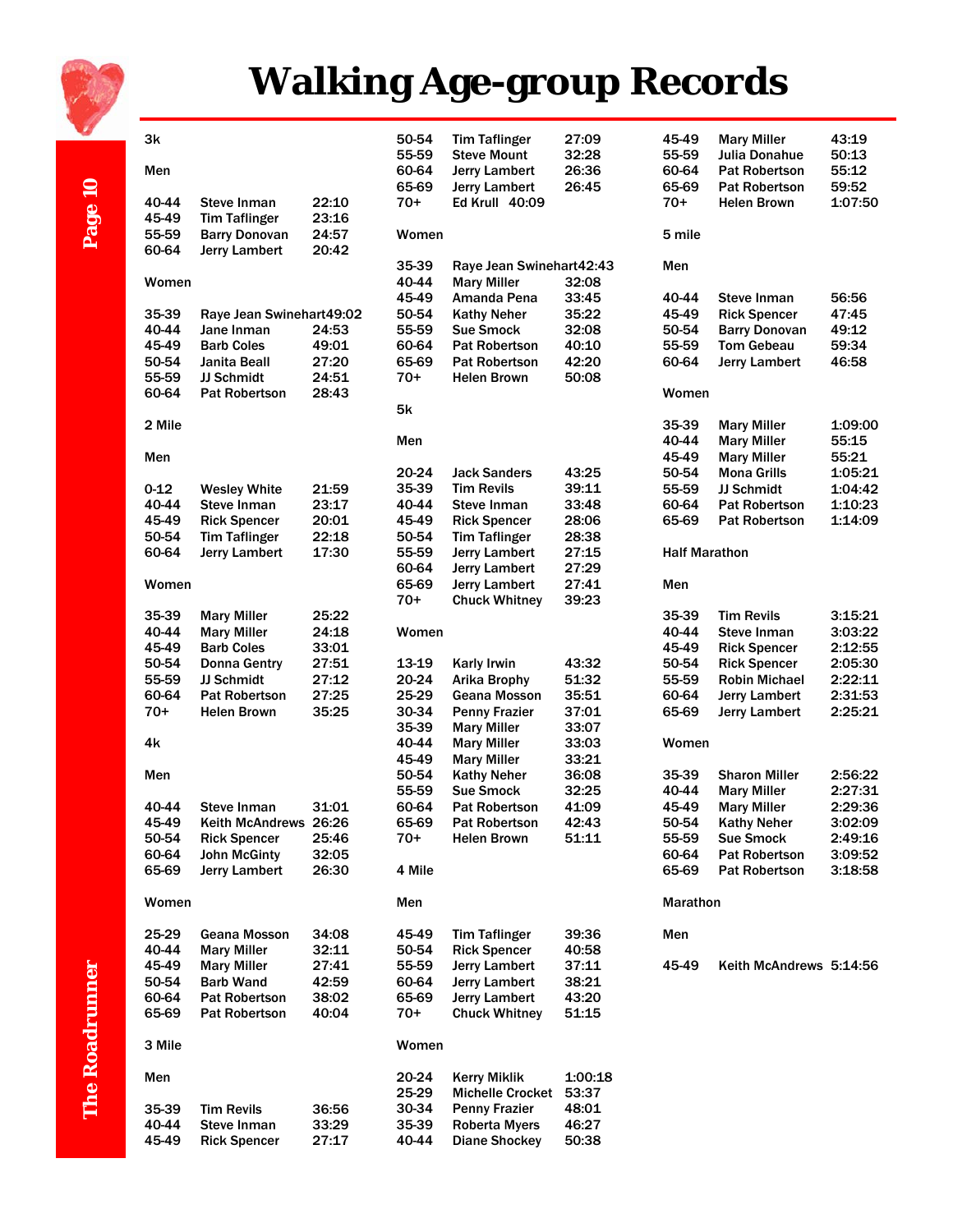### **2006 Race Calendar**

February 5 Ground Hog 7 Mile Run Time: 1 PM Location: Zionsville, IN

March 11 Norris Insurance 5K Run/Walk Time: 9 AM Location: Amboy

March 25 Old Ben 5K Run/ Walk Time: 9 AM Location: Highland Park

April 1 CKRR Ultimate 10 Mile Run & 5 Mile Run/ Walk Time: 9 AM Location: Logansport, IN

April 22 Race for the Cure 5K Run/ Walk Time: 9 AM Location: Military Park, Indy 10 points for each finisher

May 13 CKRR 5K Trail Run/ Walk Time: 8 AM Location: Peru River Walk

May 20 Norris Insurance 4 Mile Run/ 3 Mile Walk Time: 8 AM Location: Jackson Morrow Park June 3 Helping Hands 5KRun/ Walk Time: 8 AM Location: Sharpsville, IN

June 10 Norris Insurance 5 Mile Run/ 5K Walk Time: 8 AM Location: Greentown, IN

June 16-17 Relay for Life Location: Kokomo High School

June 24 Race for Grace 5K Run Time: 8 AM Location: Logansport, IN

July 1 Haynes-Apperson 4 Mile Run/3 Mile Walk Time: 8 AM Location: Memorial Gym, Kokomo, IN

July 8 Iron Horse 4 Mile Run/ 3 Mile Walk Time: 8 AM Location: Logansport, IN

July 15 Panther Prowl 5K Run/Walk Time: 8 AM Location: Western H.S., Russiaville, IN August 5 Norris Insurance 5K Run/ Walk Time: 8 AM Location: Converse, IN

August 12 CKRR Age-Graded 4 Mile Run & 5K Walk Time: 8 AM Location: Highland Park

August 26 Western CC Open 5k Run Time: 7:30 AM Location: Oakbrook Valley

September 4 Blueberry Stomp 5k/15k Run Time: 9 AM Location: Plymouth, IN

September 23 7th BeeBumble 5k-10k Run/5k Walk Time: 8 AM Location: Burnetsville, IN

September 30 12th Kokomo Symphony Run 5K Run/Walk Time: 9 AM Location: Highland Park

October 7 Cole Porter 15K Run/ 5K Run/Walk Time: 8:30 AM Location: Peru, IN

October 14 Norris Insurance 5 Mile Run/ 5K Walk Time: 8 AM Location: Bunker Hill, IN

November 5 Run the Mounds 5m Run/Walk Time: 2 PM Location: Anderson, IN

November 11 CKRR 4 Mile Run/ 5K Walk Time: 9 AM Location: McKinley School

November 23 CKRR Thanksgiving Day Fun Run (non points) Time: 8 AM Location: Highland Park

December 3 CKRR Charity Run 5K 2PM (20 pts each finisher) Time: 2 PM Location: UAW Local 292

December 31 CKRR New Years Eve 5k Run/Walk Time: 2 PM Location: UAW Local 292

# **Quilt Anyone (continued)**

end result turned out pretty darn nice.

I don't know about you, but I never get the opportunity to wear all of those tshirts and couldn't think of a better way to remember those races and good times with friends than to have Patti make a quilt to do so.

And as you can see they sure do make a very colorful addition to any room and a keepsake that most only dream of having.

I won't pretend that I'm not biased

when it comes to my opinion about what to do with your shirts, but I think I made the right choice.

Heck, you might even decide that you need to run a lot more races just to be able to keep warm with one of these beauties! I know I've found myself secretly hoping (okay, maybe not so secretly!) that the t-shirt from the next race is some new color or design that'll look good on my next quilt. Thanks Patti, I love my quilt and I love you!



The Roadrunner